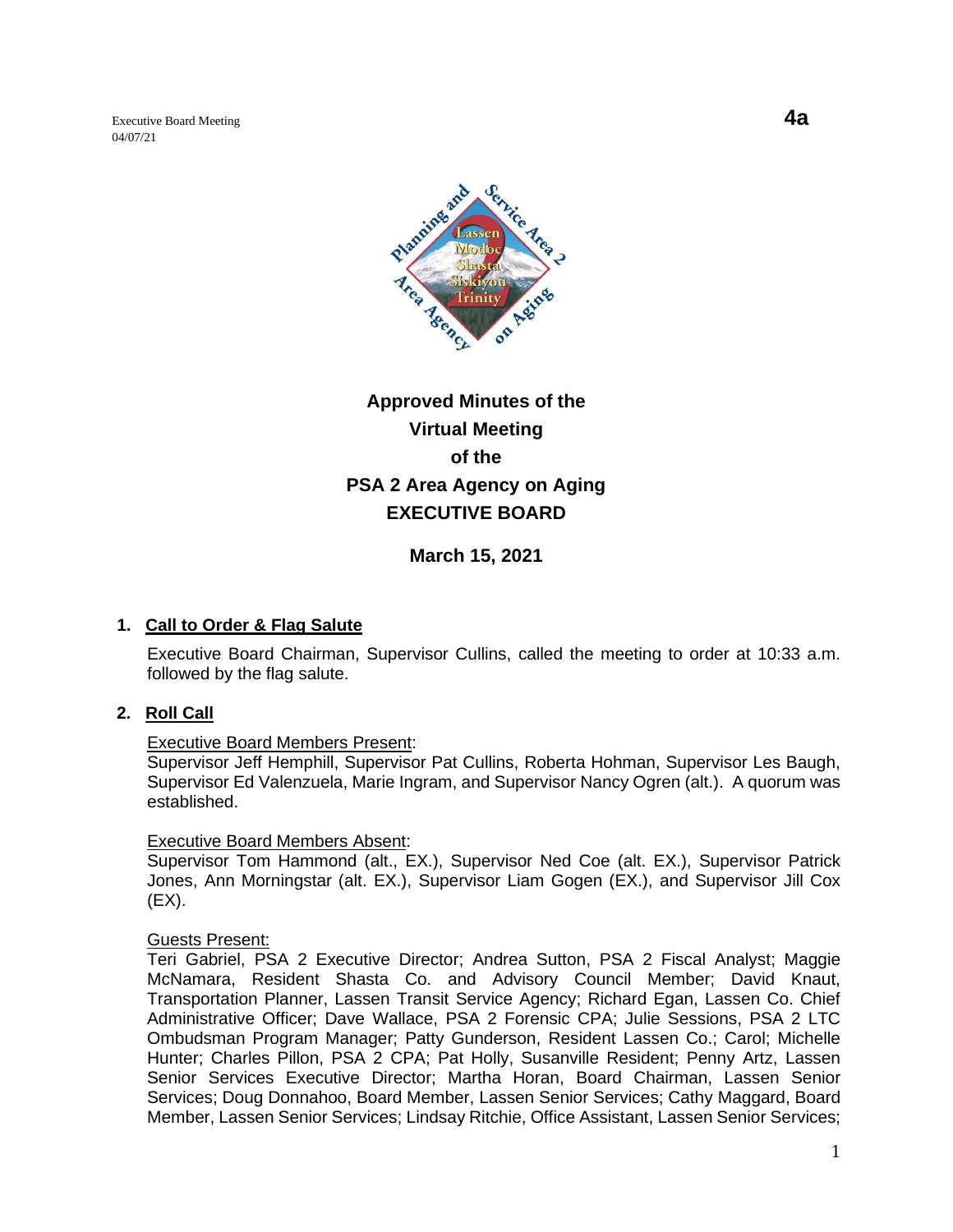Diane Hayes, Resident Lassen Co.; and Darlene Walsh, Resident Lassen Co. Susanville.

# **3. Election of Officers\***

Director Gabriel explained that at the beginning of each calendar year, a new Chairman and Vice-Chairman are elected. The current Chairman may be re-elected if there is interest to continue serving in this capacity. Following the historical tracking of Officers, the Vice-Chairman may step into the Chairman role or the Chairmanship may rotate to the next county in line for the appointment. Supvr. Cullins announced that she will not be seeking re-election as Chairman.

- **MSP: Marie Ingram motioned to nominate Ed Valenzuela as Chairman of the Executive Board, seconded by Supervisor Baugh, all aye, motion carried.**
- **MSP: Supervisor Baugh motioned to nominate Jeff Hemphill as Vice-Chairman of the Executive Board, seconded by Marie Ingram, all aye, motion carried.**

## **4. Approval of Agenda\***

- **MSP: Supervisor Cullins motioned for the approval of the agenda, seconded by Marie Ingram, all aye, motion carried.** 
	- **5. Approval of Consent Agenda\***
- **MSP: Supervisor Cullins motioned for the approval of the consent agenda, seconded by Marie Ingram, all aye, motion carried.**

## **6. Open Session**

Pat Holly expressed his support of Lassen Senior Services and his concern of the possible loss of funding to the program due to the withholding of the FY 2020/2021 contract. He further stated the beneficial services Lassen Senior Services brings to the vulnerable population in Lassen Co. and understood the complexities of working with government grant funding. Mr. Holly further requested that the PSA 2 staff and Lassen Senior Services work together to reach a resolution and that the Executive Board make decisions toward reestablishing services to 109 of the most vulnerable population in the county.

## **7. Executive Board Report**

No report.

## **8. Advisory Council Report**

In the Advisory Council Chairman's absence, Director Gabriel reported that the Advisory Council was not scheduled in meet in February. Efforts continue toward updating and adding Advisory Council objectives toward established goals for the FY 2021/2022 Area Plan Update. Director Gabriel reviewed the vacancies in membership for each county and reported that efforts continue to recruit members for those positions. Two applications have been submitted for the Lassen Co. vacancies.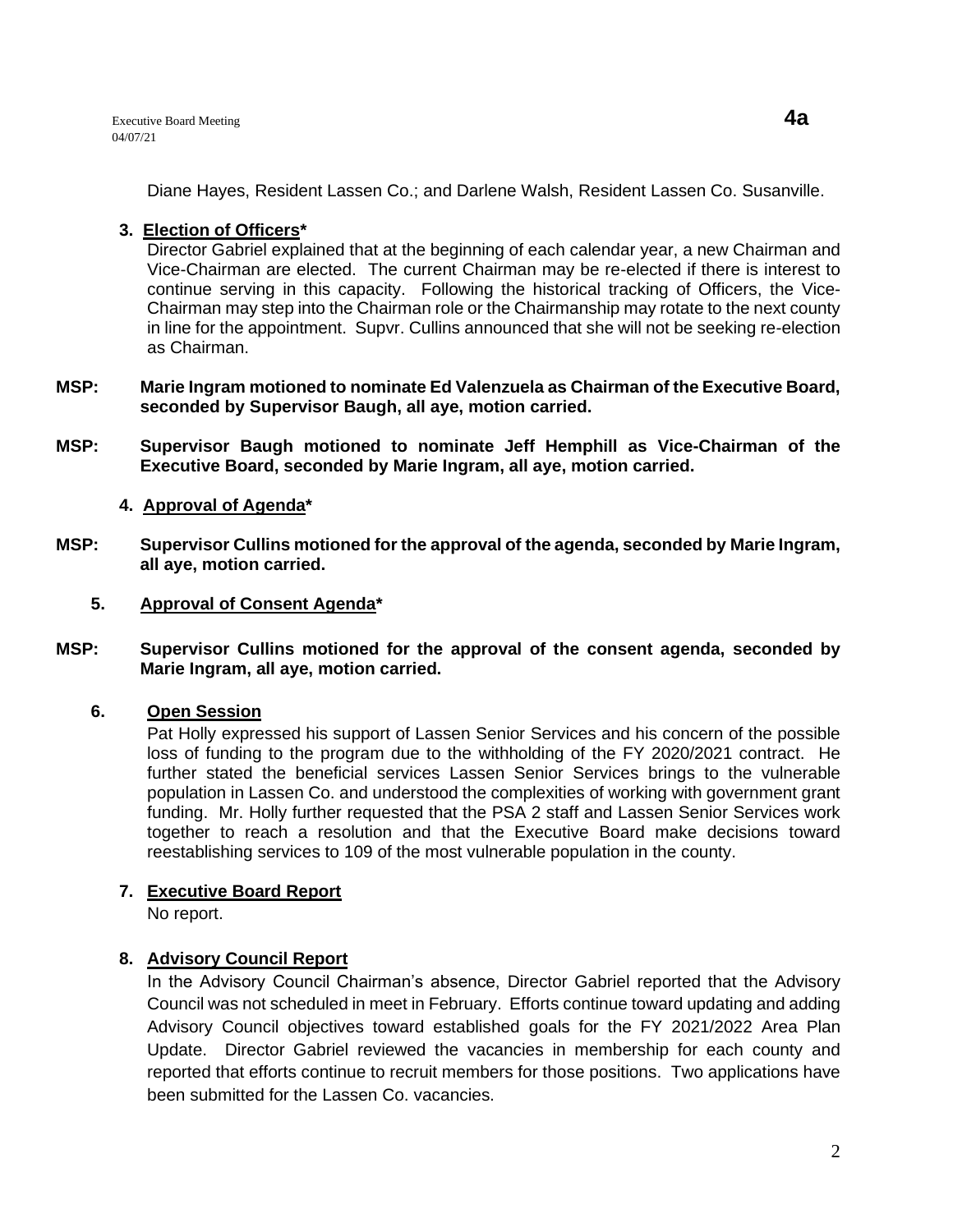## **9. Executive Director's Report –** Teri Gabriel, Executive Director

#### a. Update on Program Services due to COVID-19 pandemic

 Director Gabriel provided an update on program services during the pandemic. All nutrition programs continue to distribute meals via a home delivered or drive-up distribution process. While the state continues efforts to reopen dining services in a smaller setting, there is no rush for nutrition programs to reopen for congregate dining as they serve the most vulnerable population. It is expected that further conversation will occur in the near future. Nutrition service providers will be required to consult with the local Public Health officials prior to resuming normal services as well as seeking feedback from the program participants.

Director Gabriel shared a report from Pam Smith, Health Insurance Counseling and Advocacy (HICAP) Program Manager. While HICAP continues to conduct counseling appointments telephonically, advertising for the program has increased to include local magazines, monthly newsletter distribution by mail and through home delivered meal services. Seventy new clients have been introduced to the HICAP program due to increased advertising over the past few months. New counselors have joined the program from the Tulelake area in Siskiyou Co. and in the Hayfork area of Trinity Co.

The Ombudsman Program has a new staff member which has increased their presence in long-term care facilities as they respond to complaints and concerns by the residents or their families. The Ombudsman Program staff continue to use the highest level of personal protection equipment upon entering the facilities. Julie Sessions, Program Manager, reported that Ombudsman Program will be reestablishing their relationship and response to residential care facilities for the disabled this month since being in hiatus due to the pandemic.

Director Gabriel reported that service provider program and fiscal monitoring will resume this year and will be conducted remotely via desktop review since the centers have not reopened to the public at this time.

#### b. Update on Dignity at Home Fall Prevention Program

Director Gabriel reported that the Dignity at Home Fall Prevention Program has been launched. Fall prevention equipment will be available to eligible participants after an assessment process has been conducted. Health care professionals were targeted in the introduction of the program to reach those patients most at risk of falls as the program has income-based and age eligibility requirements. Fall prevention equipment will be offered from a local medical equipment supplier. County Adult Protective Service Agencies have also been approached to connect with program eligible participants who may not be directly connected to a general practitioner. The follow up evaluation process required for the program will offer the eligible participant with additional fall prevention equipment and educational materials to help reduce the risk of falls at home and outside.

# c. Update on Trinity County RFP Process and Potential Service Provider

Director Gabriel reported that since the RFP process conducted in Trinity Co. last fall was unsuccessful in receiving applications from the one party expressing interest, another RFP process will be launched in an effort to restore nutrition and transportation services in the Weaverville area. Director Gabriel has been meeting with the newly elected Supervisors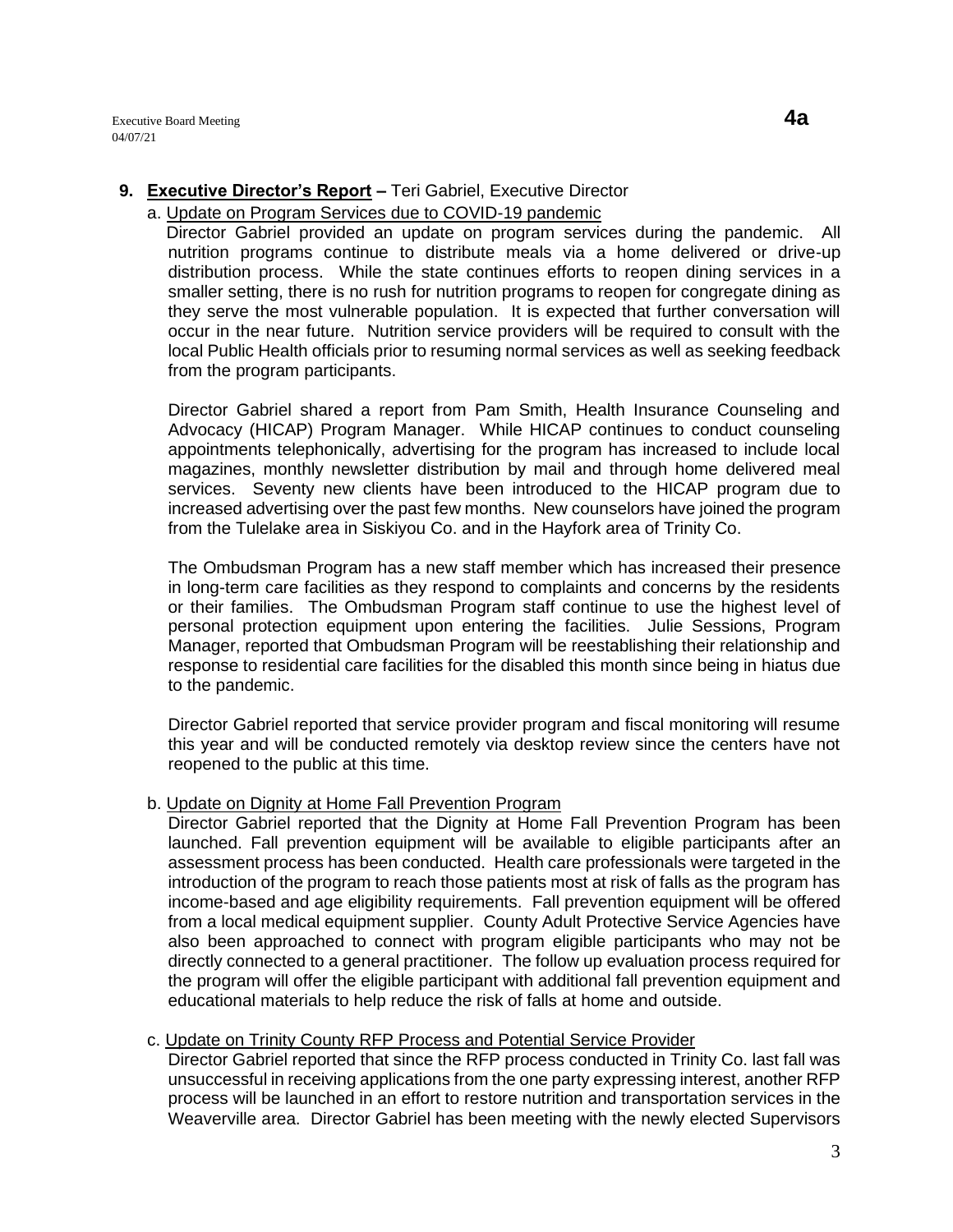assigned to the Executive Board for Trinity Co. Discussions with potential applicants and community stakeholders have taken place in the hopes of reestablishing services in the Weaverville area. No timeline for the RFP process has been established at this time.

#### d. Master Plan for Aging by California Department of Aging (CDA)

Director Gabriel announced that the state released the Master Plan for Aging (MPA) on January 6, 2021 since. As indicated in the plan, by the year 2030, one of every four Californians will be an older adult aged 60 and over. California Department of Aging partnered with many state stakeholder agencies to develop the plan. Director Gabriel addressed the five major goals which relate to Housing, Healthcare, Inclusion and Equity, Caregiving and Affording Aging. She further addressed the strategies and initiatives indicated in the MPA for the five goals. One of the six strategies in Goal three - Inclusion & Equity – focuses on reviewing and strengthening state and local government leadership and partnership structures, including the California Department of Aging and local Area Agencies on Aging. Director Gabriel shared that the Advisory Council is interested in reviewing the MPA Local Playbook which is included in the plan. The Local Playbook provides tools and resources which may be helpful in support of the five major goals on a local level.

# e. Other Agency Activity

Director Gabriel reported that senior resource fair events have transitioned into drive-thru events due to the pandemic as a means to share resource materials with the older adult population. Staff and community partners continue to work together to bring those events to the communities in the region. She also reported that a new partnership was formed with the Parkinson's Association of No. California for Community Education services.

Orientations for newly appointed Executive Board and Advisory Council members are being conducted to introduce the new members to PSA 2 AAA and its function.

One-Time-Only funding is available for current contracted service providers through an Area Plan contract amendment process for Titles III D Health Promotion, III E Family Caregiver Support Program, C-1 Congregate Meals, C-2 Home Delivered Meals, and III B Supportive Services programs.

The Ombudsman Program and the AAA continue to work toward restructuring their websites to increase program information available to the public.

## **10. Approval of FY 2019/2020 Area Plan Financial Closeout Report\***

Director Gabriel addressed the Area Plan Financial Closeout process with the Executive Board. The FY 2019/2020 Area Plan Financial Closeout Report reflects unspent funding due back to CDA which is related to the Lassen Senior Services monitoring process for FY 2019/2020 comprised of Title III B Transportation funds in the amount of \$13,197, and C-1 Congregate Meal funds in the amount of \$39,276 for a total of \$52,473.

#### **MSP: Supervisor Hemphill motioned for the approval of the FY 2019/2020 Area Plan Financial Closeout Report, seconded by Marie Ingram, all aye, motion carried.**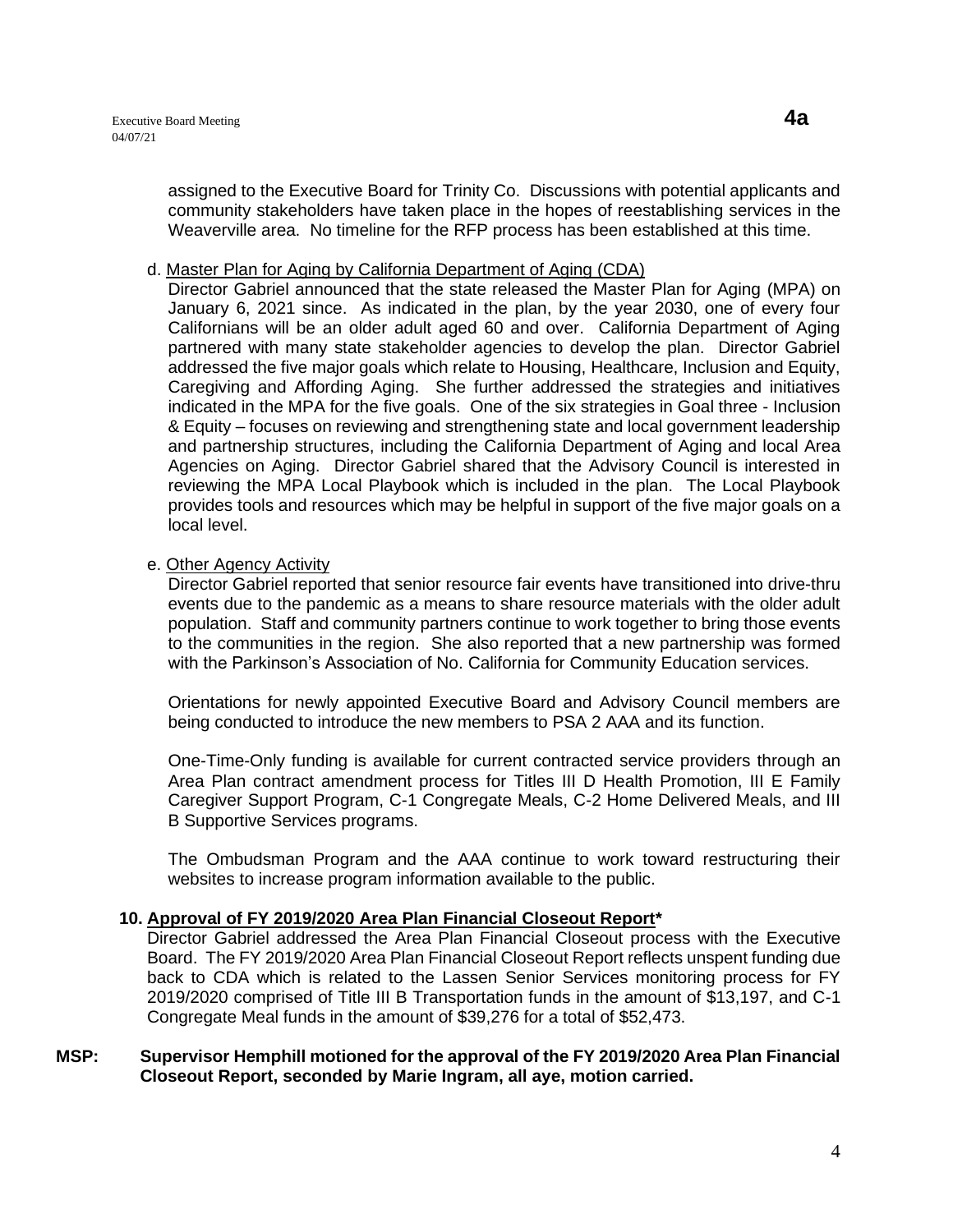Director Gabriel addressed the Single Audit Report for Year Ended June 30, 2020, which was conducted by Charles Pillon, CPA. The Summary of Auditor's Results located on page 32 indicates there were no findings nor material weaknesses identified in the audit process. On page 33 of the Summary of Audit Findings, the report indicates that the Agency has complied with the audit recommendations and eliminated the findings from the prior year's Single Audit process for FY 2018/2019. Charles Pillon, CPA, added that the delay with the Single Audit process was related to the final audit adjustments necessary following the conclusion of the Lassen Senior Services monitoring process. The report has been filed with the Single Audit Clearinghouse as required. Upon inquiry by Supervisor Cullins, Mr. Pillon further explained that the deficiencies noted on page 5 of Attachment #1 Internal Control Deficiencies do not rise to the level of audit findings listed on page 32. Some of the deficiencies were addressed and resolved toward the latter part of the fiscal year. All internal control deficiencies have been corrected going into FY 2020/2021. Supervisor Cullins commended the AAA staff and Mr. Pillon for their efforts to complete the audit.

- **MSP: Supervisor Cullins motioned for the approval of the PSA 2 AAA Basic Financial Statements and Single Audit Report for Year Ended June 30, 2020 by Charles Pillon, CPA, seconded by Marie Ingram, all aye, motion carried.** 
	- **12. Approval to Accept Additional PSA 2 AAA Findings Related to the Lassen Senior Services, Inc.'s (LSS) FY 19/20 and FYs 16/17, 17/18 18/19 Monitorings\*** –

Director Gabriel recapped the need to monitor Lassen Seniors Services, Inc. (LSS) late in FY 2019/2020 due to unauthorized equipment purchases with PSA 2 funding for which LSS has since reimbursed PSA 2. This occurrence triggered a deeper review of FY 2019/2020 which led to additional findings and the recovery of \$34,000 from LSS. With that review, there remained serious concerns with the overall fiscal operations of LSS. With LSS's consent, a forensic review of LSS's fiscal operations was conducted. Through Charles Pillon, CPA, PSA 2 acquired the services of Dave Wallace, CPA to conduct the forensic review. The forensic review allowed for a level of inquiry far beyond that which is normally accessible in the monitoring process. The forensic review included a review of FY 2019/2020 as well as FY 2016/2017, 2017/18 and 2018/2019 which were necessary to close PSA 2's audit with CDA for FYs 2016/2017 & 2017/2018.

The forensic review report presented to the Executive Board outlines findings related to the review of the use of PSA 2 funding as well as other grant resources available to LSS. Overall accounting practices, supporting documentation for expenses and internal controls were reviewed. In that forensic review, it was determined that \$1,249 is due back to PSA 2 for FY 2019/2020 for C-1 Congregate Meal services. Director Gabriel further explained that the CPAs' approach to reviewing FYs 2016/2017, 2017/2018 and 2018/2019 included the application of a reasonable methodology to streamline the process for the sake of time and cost savings for all parties. This process of review was agreed upon with CDA. As a result of the streamlined forensic review process, it was determined that \$5,263 be recovered from LSS for unspent funds in FY 2017/2018 in the amount of \$2,660 for C-1 Congregate Meals and \$2,602 for III B Homemaker program services. Funding recovered from LSS for FY 2017/2018 is due to PSA 2 as soon as possible so CDA may close PSA 2 Audit for that period. Recovered funds in the amount of \$1,249 for C-1 Congregate Meals in FY 2019/2020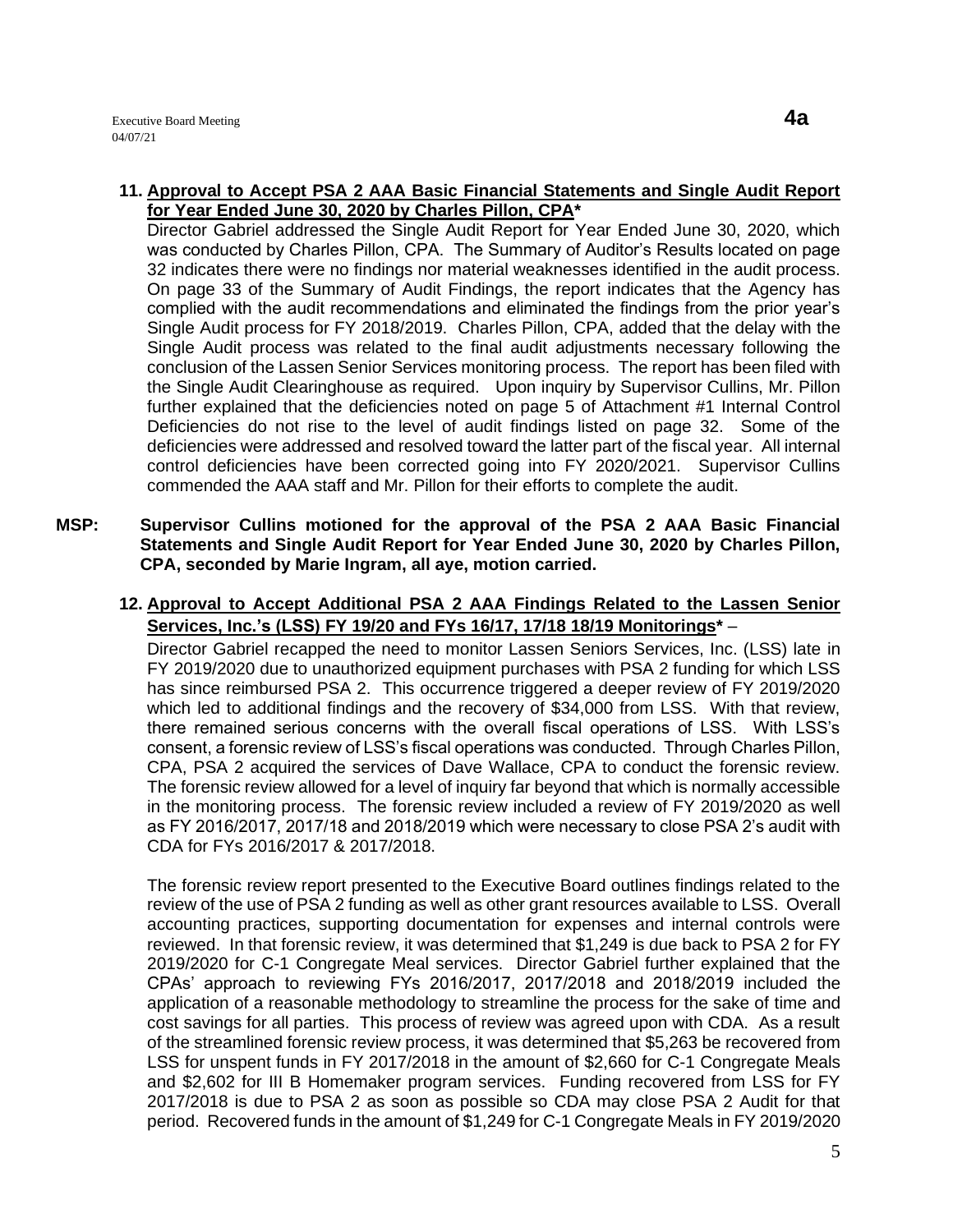are due to PSA 2 shortly thereafter as this period will soon be audited by CDA.

To summarize the forensic audit report, Charles Pillon, CPA elaborated on the key findings noted. The overall cost pool could be substantiated by documentation. No concerns of fraud or abuse were noted; however, the cost allocations that LSS used to report costs against the various funding sources need to be revised to reflect a correct distribution of costs across all programs using an accurate direct cost allocation method. There were also reporting issues related to drawing down funds which did not match the general ledger. The findings related to the extensive review of FY 2019/2020 are included in the report; however, Mr. Pillon restated that a detailed forensic review of FYs 2016/2017, 2017/2018 & 2018/2019 was not conducted due to CDA's agreement to apply a reasonable methodology for the review of those periods. Only the period of July 1, 2019 to October 30, 2020 were reviewed in detail. He further reported that LSS does not have an approved cost allocation plan to distinguish between a direct and non-direct cost as required by the contract and RFP, as well as state and federal cost principles and for excluding fundraising expenses such as hosting Rotary lunches. Mr. Pillon explained the importance of a cost allocation plan to avoid noncompliance with the grant and to avoid the return of contracted funds which could affect the agency [PSA 2] as well as the subrecipient. If the subrecipient were unable to return the funds, then the agency would be liable for returning the funds to CDA.

Mr. Pillon addressed the concern related to the annual expenses reported to PSA 2 disagreeing with LSS's general ledger. Federal cost principles require that the general ledger accounting system must agree with all reporting related to the funding. In many cases, it did not, especially costs reported to PSA 2 in order to draw down funds. Even though expenses were substantiated by receipts, the overreporting of expenses remains in question.

Mr. Pillon also addressed the concern with the same invoices being billed to PSA 2 as that billed to LSS's other funding sources such as the Lassen Plumas Sierra Community Action Agency (LPSCAA). This was a major concern which led to the forensic review. There was inconsistency in noting the funding source on invoices indicating to which grant the expense would be applied. It was determined that LSS presented expenses to both PSA 2 and LPSCAA for the same service. Those expenses reimbursed by LPSCAA were not accurately reported by LSS. A mix of an accrual and cash basis system was used to account for the funds reimbursed to LSS which was difficult to determine prior to the forensic review. An accrual basis of accounting for the expenses must be followed to accurately account for the use of the funding from various sources. Mr. Pillon stated that the forensic review did not unveil a double billing situation; however, there was a problem with the method in which the reporting was being conducted. The advancement of PSA 2 funds is not allowed as it relates to the acquisition of LPSCAA funds.

Mr. Pillon further addressed concern with the manner in which the Lassen Transit Services Agency (LTSA) grant funds were used by LSS for home delivered meal services rather than non-food delivery meal services such as transportation. The administrators of the LTSA grant have been informed of this discovery. This further supports the need for a cost allocation plan for all supporting grants for LSS.

Personnel costs were also concerning as the costs were based on budget. Costs must be based on actual time spent reflected by a recent time study. This would bring the personnel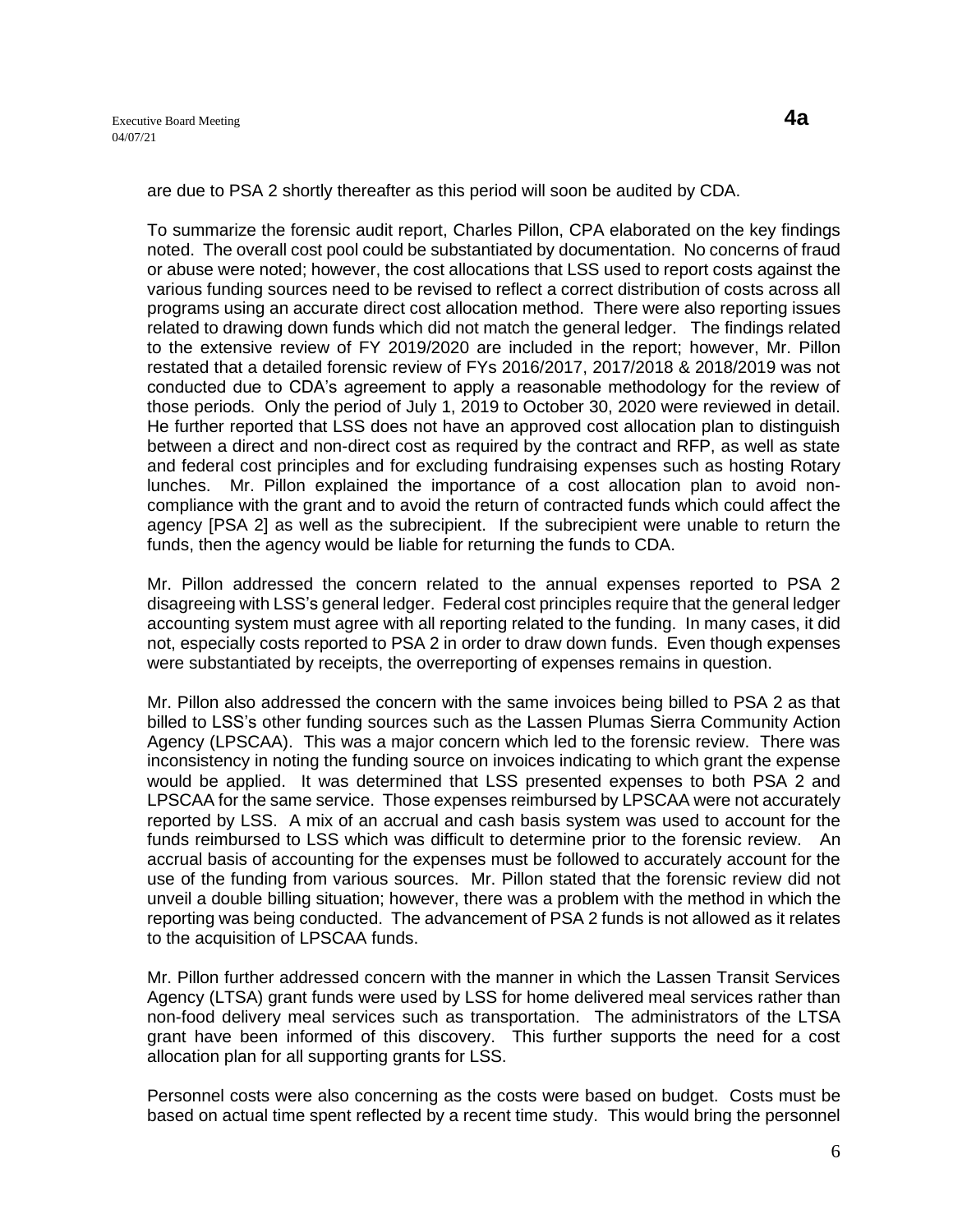costs close to actual and time studies should be conducted on an annual basis.

Mr. Pillon also noted that many receipts were unable to be reviewed for the period of July 1, 2020 to October 30, 2020 as LSS would not release them to PSA 2 being that there was no contract executed for that period. In conclusion, Mr. Pillon referenced Attachments B, C & D of the report which indicates the profit and loss for each of the prior years and in which the reasonable methodology was applied. This indicates the amounts overfunded to LSS which needs to be returned to PSA 2 for those periods.

Dave Wallace, CPA added that the figures used to determine the amount of funding to be returned to PSA 2 were based on the information in the LSS general ledger. Whether the information is actually accurate or not remains in question and an open item. It cannot be concluded that this is all the funding that is due based on the method used in the forensic review process. It is difficult to determine without a cost allocation plan in place. Mr. Wallace further added that it is important to note that \$70,000 in meal transportation costs was expensed to the LTSA grant for non-transportation services. Those funds were used to support Home Delivered Meal services. If LTSA were to strictly enforce the use of transportation funds for transit purposes only, the need for PSA 2 funding to support LSS's C-2 Home Delivered Meal program would increase. The amount of LTSA funding to support LSS shall be determined by its administrators.

Director Gabriel noted that on page 3 of the forensic review report, the reference to the FFCRA funds should read April 21, 2020.

Supervisor Hemphill inquired on the accuracy of the amount of funding requested to be returned to PSA 2. Mr. Wallace stated that the costs for unauthorized equipment purchases was accurate; however, without a cost allocation plan and actual time sheets to determine personnel costs, it is difficult to determine the accurate amount of funding to be repaid to PSA 2.

Upon inquiry pertaining to LSS's cooperation during the forensic review, Mr. Wallace stated he received email responses from LSS stating they would not be providing documentation to PSA 2 for review of the FY 2020/2021 period as there was no contract currently in place with PSA 2.

Penny Artz, Executive Director for LSS, commented that through the guidance of LSS's accountant and the guidance from the PSA 2 Fiscal Analyst, the allocations have been changed so the accounting may be conducted in a more distinct manner.

Lassen Co. CAO, Richard Egan, inquired on the allocation of personnel costs noted by Mr. Wallace stating that the concern remains in question and asked if there was a plan in place to address that concern. Mr. Pillon stated that an extensive review of all time sheets was not possible during the forensic review for those periods of time due to the lack of sufficient documentation available. The information provided on the general ledger was used by PSA 2 to determine those costs and would be acceptable by CDA. However, going forward, program costs will need to be broken out specific to grant revenue. It was also asked that non-program costs be broken out from PSA 2 funding and that direct vs. indirect costs be identified.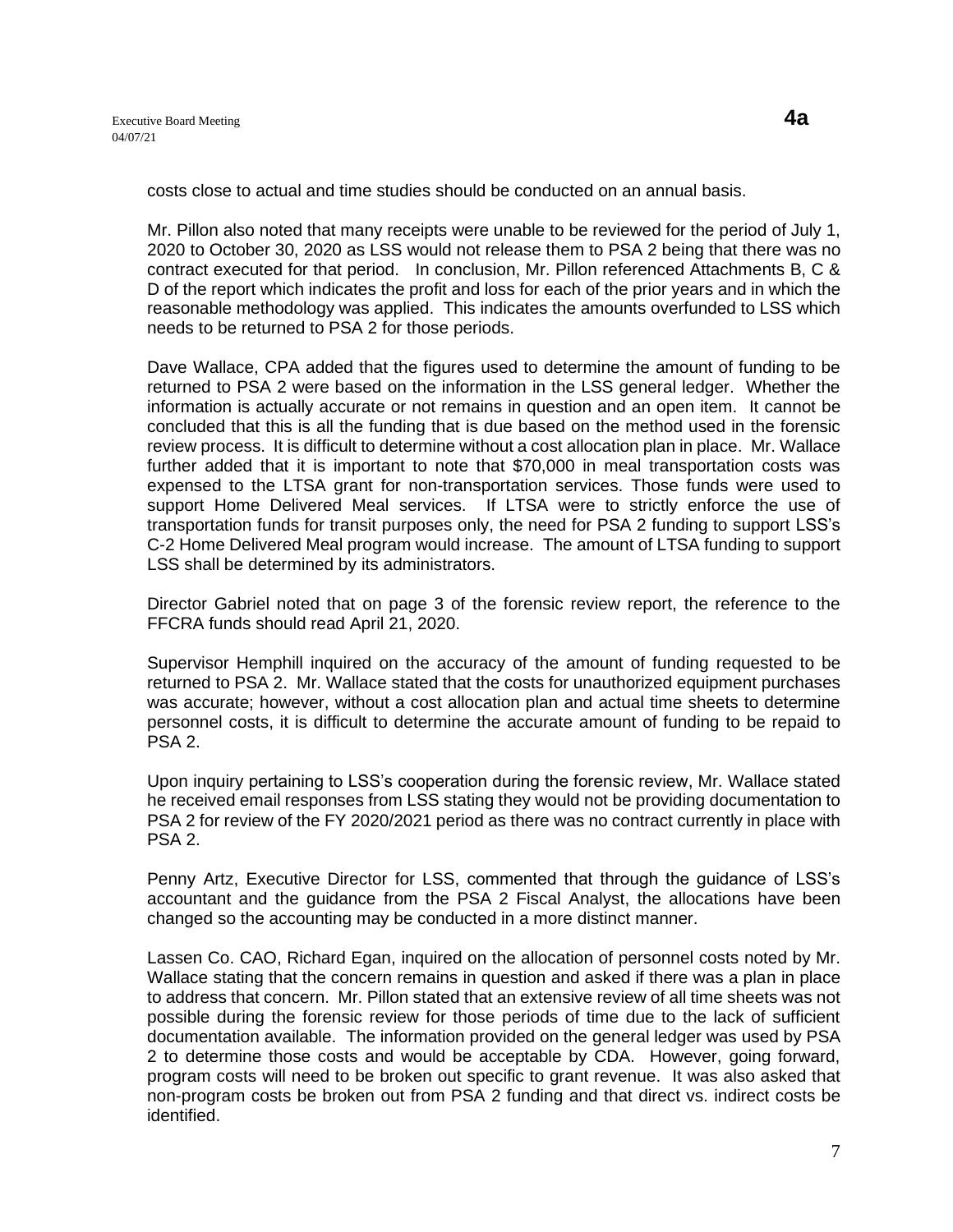Mr. Wallace added that the review of personnel costs was difficult as it was indicated by John Willams, CPA for LSS, that personnel costs was allocated by budget for the entire year and did not indicate the employee's actual time working toward a particular grant service. The time sheets that were reviewed only reflected the time an employee clocked in and out. It was understood by John Williams that this was an unacceptable method of allocating personnel expenses moving forward.

Upon inquiry, Director Gabriel confirmed that this action item would conclude the fiscal review of FY 2019/2020 and prior years to allow for the consideration of moving forward with LSS. Penny Artz with LSS indicated that they would be willing to develop time studies for the employee time cards to meet PSA 2 requirements.

In response to Supervisor Hemphill's inquiry on the risk in continuing to work with LSS in its current state, Director Gabriel explained that efforts must be made before considering contracting with LSS as the overall funding to PSA 2 for all county programs could be at risk with CDA. Further, cautionary measures will need to be made before proceeding with LSS as all county funding could be impacted if returned funds to CDA exceeded PSA 2 resources.

**MSP: Supervisor Hemphill motioned for Approval to Accept Additional PSA 2 AAA Findings Related to the Lassen Senior Services, Inc.'s FY 19/20 and FYs 16/17, 17/18 18/19 Monitorings, seconded by Supervisor Baugh, all aye, motion carried.** 

## **13. Approval to Continue Withholding FY 2020/2021 Area Plan Contract with Lassen Senior Services, Inc.\***

In consideration of the significant concerns which remain regarding the overall fiscal operations of LSS, Director Gabriel explained that, at this point, it prohibits PSA 2 from confidently recommending the execution of the FY 2020/2021 Area Plan contract with LSS. As the final months of the fiscal year rapidly approach, there is little time left to draw down funds for the program. The ability to access program funding will expire at the end of April. Director Gabriel noted the areas which must be addressed prior to consider moving forward with LSS which included the development a cost allocation plan and time studies, resolution to the conflict of interest on the Board of Directors, separation of duties, the addition of fiscal staff to support fiscal operations and ensure accuracy in the monthly reporting process, and improved coding of invoices to verify the appropriate grant source is being charged for the expense. Currently, only a fraction of the expenses documented should have been charged to PSA 2; however, PSA 2 and the other grant revenue sources were charged for the "whole pie" which demonstrates overreported expenses. It is also recommended that LSS reevaluate their services and funding levels for all resources. Addressing and rectifying these concerns would help to raise PSA 2's confidence and that of CDA in moving forward with LSS.

Further, LSS received \$20,295 in Families First Coronavirus Relief Act funding in April 2020 which remains unreported as being spent for Home Delivered Meal services. Additionally, should issues with LSS be resolved after the Area Plan funding access period expires, Coronavirus Aid, Relief, and Economic Security (CARES) Act funding could be accessed to support LSS programs. Access to this funding could only be addressed after the aforementioned concerns have been addressed.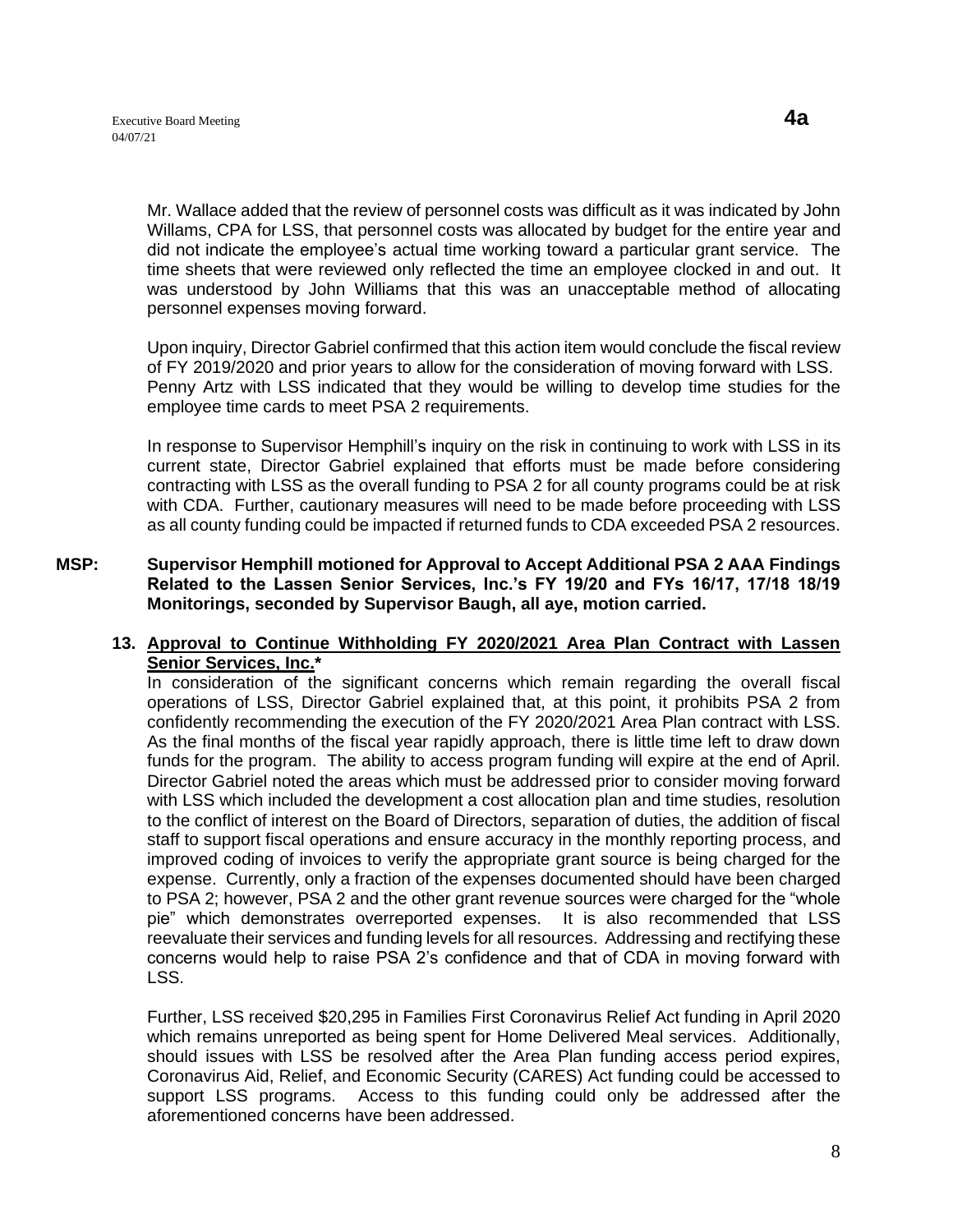Mr. Wallace addressed the risks and the procedures in place to minimize risk as it relates to subrecipients and PSA 2 as they are both recipients of state and federal funding. Requirements stated in the RFP coincide with the contractual agreements, so the subrecipient is aware of obligations and PSA 2 is aware of the level of risk for a subrecipient prior to the execution of the contractual agreement. Based on the policies in place, LSS is considered a high risk subrecipient. It is important for the PSA 2 board to be aware of the risk in working with LSS at this point as it places PSA 2 on the hook for the funds.

Upon inquiry, Supervisor Hemphill supported doing what was best pertaining to PSA 2's concerns. He expressed his concern with putting the other four counties at risk of losing program funding due to the issues with LSS. Supervisor Baugh inquired on the feasibility and timing for LSS to reach compliance with PSA 2 requirements. Director Gabriel explained that a conversation with the forensic CPA confirmed that the minimal requirements could be met within a 30-day period if LSS chose to fully cooperate and take immediate action. Past experience has demonstrated a delay in receiving requested information from LSS during the forensic review and with the overall recent fiscal monitoring process. The most important requirements could be addressed for this fiscal year, while the recommendations to reevaluate funding allocations and services could be addressed in the next fiscal year. Upon inquiry, Penny Artz responded that action is already being taken to meet PSA 2 requirements with the reallocation of expenses dating back to July 1 and she feels the appropriate corrective action can be accomplished as requested.

Director Gabriel confirmed the CPAs experienced a delay in receiving a response from LSS for documentation requested which in turn delayed the process of bringing the matter to the Executive Board for consideration. Supervisor Hemphill strongly encouraged LSS to fully cooperate with PSA 2 to avoid an interruption of funding for services to Lassen Co. Penny Artz responded that she has been working with PSA 2 as requested.

Marie Ingram expressed doubt that LSS could meet requirements for FY 2020/2021 and suggested they focus on preparing the next fiscal year. Supervisor Cullins supported efforts to mitigate the risk posed on PSA 2 and seeks a resolution to the issue as quickly as possible. Director Gabriel stated that a contract could be executed within 30 days if PSA 2 received full cooperation from LSS. The matter could then be addressed at the April meeting for the board to consider contracting with LSS. Director Gabriel also explained that the lack of receiving fiscal reports from LSS since November prohibited PSA 2 from drawing down funds to reimburse the program for services to this point as there lacked evidence of the expenses. As an act of good faith, PSA 2 drew down advanced funding for July through October 2020 in hopes that the matter could be resolved earlier; however, it has since been determined through the forensic review that not all of the funds can be released to LSS since most expenditures were reimbursed by other sources of revenue. There also remains no evidence that the FFCRA funds have been expended for nutrition services. Further, Director Gabriel explained that April is the last month in the fiscal year in which funds can be drawn down for the remainder of the fiscal year until the Closeout process is completed after year end. Dave Wallace, CPA added concern if LTSA were to withdraw support to LSS for meal delivery services in the next fiscal year and the impact it would have on the nutrition services currently being provided. Penny Artz added that discussions have taken place with LTSA to reflect their future support of LSS.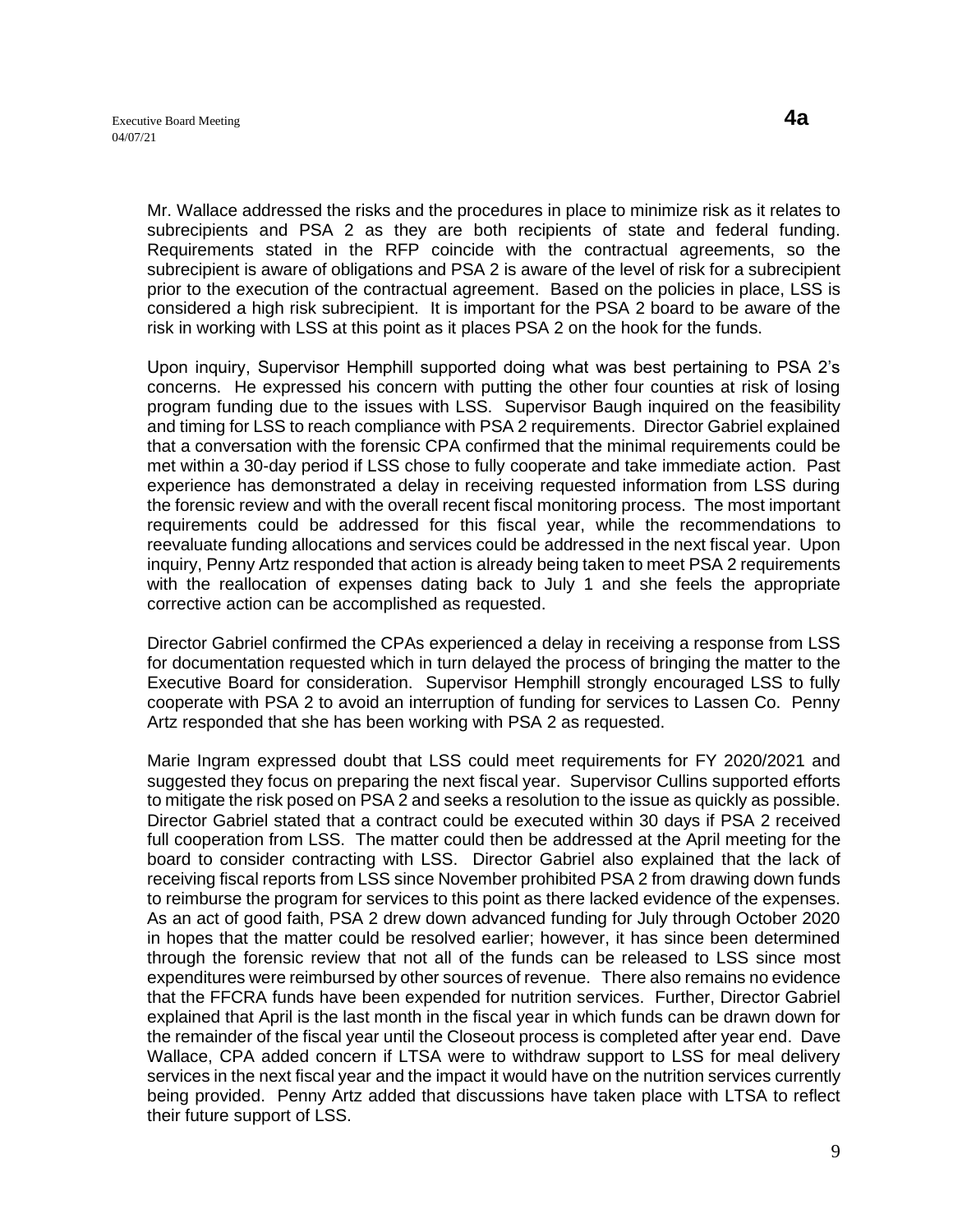Pat Holly thanked Mr. Pillon for explaining the findings of the forensic review, specifically the double billing concern being the mistakenly cash vs. accrual accounting process and the labor allocation process.

Supervisor Valenzuela expressed his disappointment that the process has taken far too long to reach a resolution in consideration of the PSA 2 staff time taken to address the concern. While he wishes to see LSS succeed since the ultimate goal for everyone is to continue providing senior services to the Lassen Co. community, Supervisor Valenzuela cannot support the time it has taken for LSS to get on board with reaching compliance. The board is cognizant of the need to provide senior services in rural counties and PSA 2 is not the party that is holding up the process. The priority is to mitigate the risk before moving forward with LSS.

**MSP: In an effort to resolve the matter and move forward, Supervisor Baugh motioned for Approval to Continue Withholding FY 2020/2021 Area Plan Contract with Lassen Senior Services, Inc., seconded by Supervisor Cullins, all aye, motion carried.** 

#### **14. Approval to Authorize Executive Director to Sign Service Provider Coronavirus Aid, Relief, and Economic Security (CARES) Act Funding Contracts and Related Amendments\***

Director Gabriel addressed the CARES Act funding which has become available to PSA 2 in support of Title III B Supportive Services for \$154,820, C-2 Home Delivered Meal Services for \$371,552 and III E Family Caregiver Support Services for \$76,502 for a total of \$602,874 to bring services to the older adult population due to the pandemic. A few providers have expressed interest in the CARES Act funding and Director Gabriel seeks the Executive Board's approval to sign provider contracts. While efforts will be made to encourage service providers to utilize the CARES Act funding, once compliance has been reached by LSS, the CARES Act funding could also be used to support their program services where other funding resources have not already been applied.

**MSP: Marie Ingram motioned to Authorize the Executive Director to Sign Service Provider Coronavirus Aid, Relief, and Economic Security (CARES) Act Funding Contracts and Related Amendments, seconded by Supervisor Cullins, all aye, motion carried.** 

#### **15. Approval of Board Resolution to Update Authorized Signers for PSA 2 AAA's Line of Credit and Checking Accounts\***

Director Gabriel explained the need to reauthorize signers for the agency's checking account and line-of-credit account due to the transition in Siskiyou Co. Executive Board members. Both accounts are held a Banner Bank in Yreka. Approved action would remove Lisa Nixon from the bank accounts and add Siskiyou Co Supervisor, Nancy Ogren.

- **MSP: Supervisor Hemphill motioned to Approve the Board Resolution to Update Authorized Signers for PSA 2 AAA's Line of Credit and Checking Accounts, seconded by Marie Ingram, all aye, motion carried.** 
	- **16. Approval of Additional CalCard Statement Review Assignment\*** Director Gabriel explained that while Supervisor Valenzuela was appointed to review the